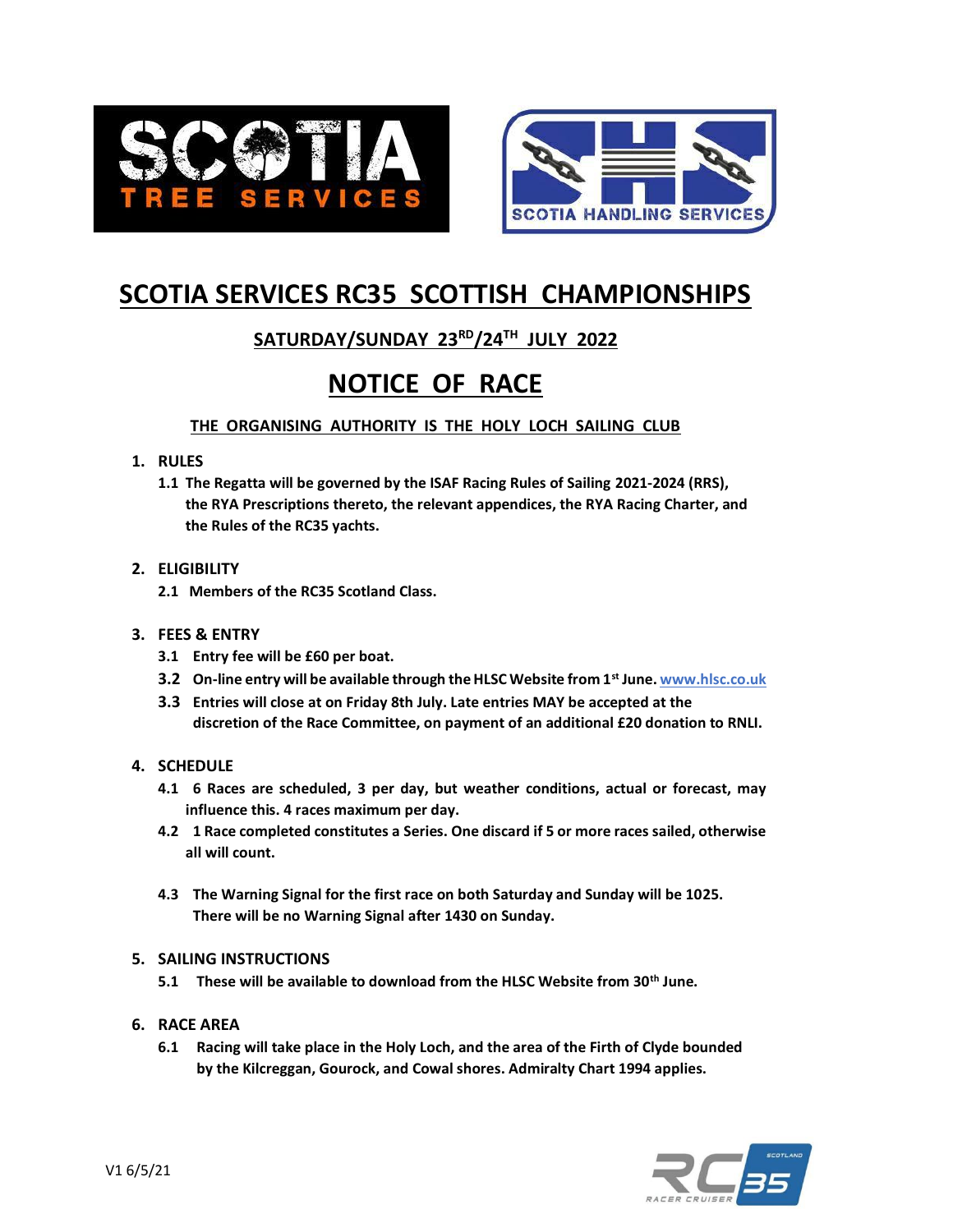#### **7. COURSES**

**7.1 They will be Windward/Leeward, or Triangular.**

#### **8. PROTESTS**

**8.1 The Exoneration Penalty, and RYA Arbitration of the RYA Rules Disputes Procedures, will be available.**

#### **9. RISK STATEMENT**

**Rule 4 of the Racing Rules of Sailing states: "The responsibility for a boat's decision to participate in a race, or to continue racing, is hers alone."**

**Sailing is, by its nature, an unpredictable sport, and therefore inherently involves an element of risk. By taking part in the event, each competitor acknowledges that:**

- **a) They are aware of the inherent element of risk involved in the sport, and accept responsibility for the exposure of themselves, their crew, and their boat, to such inherent risk, whilst taking part in the event;**
- **b) They are responsible for the safety of themselves, their crew, their boat, and their other property, whether afloat or ashore;**
- **c) They accept responsibility for any injury, damage, or loss, to the extent caused by thei own action or omission;**
- **d) Their boat is in good order, equipped to sail in the event, and they are fit to participate;**
- **e) The provision of a Race Management Team, patrol boats, and other officials and volunteers, by the event organiser, does not relieve them of their own responsibilities;**
- **f) The provision of patrol boat cover is limited to such assistance, particularly in extreme weather conditions, as can be practically provided in the circumstances;**
- **g) It is their responsibility to familiarise themselves with any risks specific to the venue or this event drawn to their attention in any of the rules and information produced for the venue or event, and to attend any safety briefing held for the event.**

#### **10. SAFETY & INSURANCE**

- **10.1 HLSC mark laying vessels will double as patrol boats.**
- **10.2 Each participating boat shall carry adequate Third Party Insurance, currently considered as £5,000,000.**

#### **11. DISCLAIMER**

**11.1 The Club, its Office Bearers, Committee, servants and voluntary assistants, accept no liability whatsoever for damage or injury that may be sustained by boats, owners, crews and guests taking part in any Club activity, or using jetties, ramps, moorings, piers, parts, premises, or any other facilities, or using or accepting assistance from launches or boats provided by the Club, or otherwise occasioned, whether by negligence of the Club, the said Office Bearers, Committee, servants and voluntary assistants, or not. Members and their guests use Club facilities, and take part in Club activities, entirely at their own risk.**

#### **12. PENALTIES FOR BREAKING RULES OF PART 2**

**12.1 In alteration to RRS 44.1, the penalty is reduced to One-Turn.**